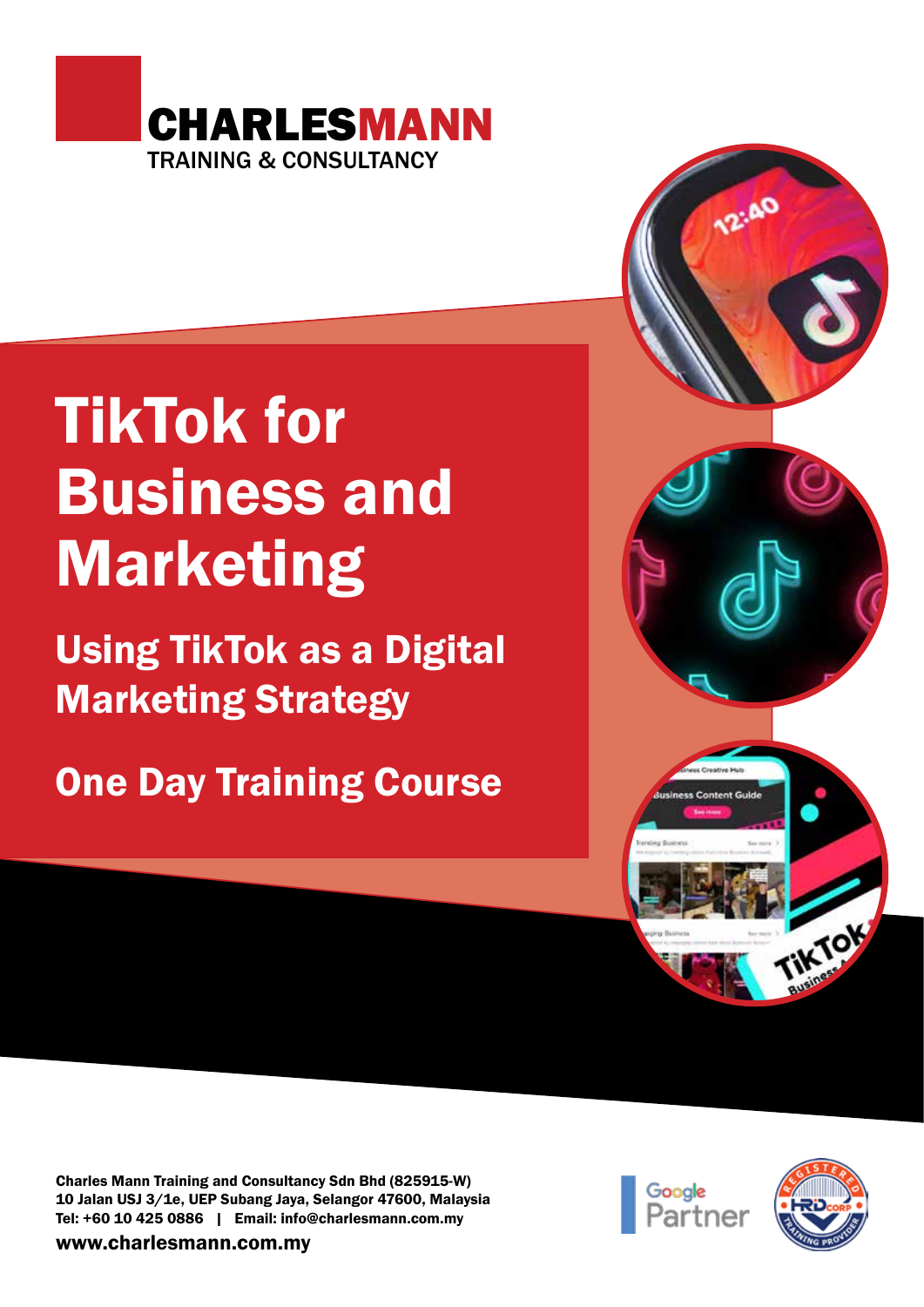#### Course Outline

Since its launch in 2016, TikTok has grown in popularity as a daily provider of content for social media users. With its trending and viral opportunities to present short form video content, it has become an extremely engaging social media platform.

With almost 1.5 billion active users per month, there is an immense opportunity for businesses to leverage on TikTok as a powerful digital marketing platform to reach target audience and customer groups. Similar to other social media platforms, TikTok offers business specific marketing opportunities and features that can be utilised for conversions and brand awareness.

Our short one day training course focuses on how businesses can use TikTok as a marketing tool to engage with an audience and present a personality of your brand that can't be as effectively communicated on other social media channels. Our trainer focuses on how TikTok can be used with correct objectives and campaign strategies as well as present the advantages the platform offers in a practical hands-on manner.

The training course lasts one full day starting at 9.30am until 5.00pm, and is inclusive of course materials, certificate, lunch, refreshments and snacks, along with complimentary four week post course support and assistance. A wifi enabled laptop (not iPad or tablet) is required for this course along with a basic understanding of ICT and the internet.

Following this course, you will be able to:

- Setup an effective presence on TikTok tailored to your business
- Understand how to strategically deploy TikTok content
- Understand the techniques and methods to start growing a network of followers
- Understand the numerous business specific features made available on TikTok
- Create, develop and deploy content effectively
- Understand TikTok advertising options and benefits
- Track and optimise TikTok advertising campaigns
- Understand engagement and growth on TikTok

## **Course Benefits Course Benefits** Who Should Attend

- Web Designers and Developers
- Sales and Marketing Staff
- Marketing Executives
- Junior Digital Marketers
- Marketing Graduates
- Business Development Managers
- PR Professionals
- Advertisers
- Event Organisers and Managers
- Promotions and Customer Service Managers
- Online Marketers
- Digital Strateghhhvptists
- **Business Owners**

## Clients We've Worked With









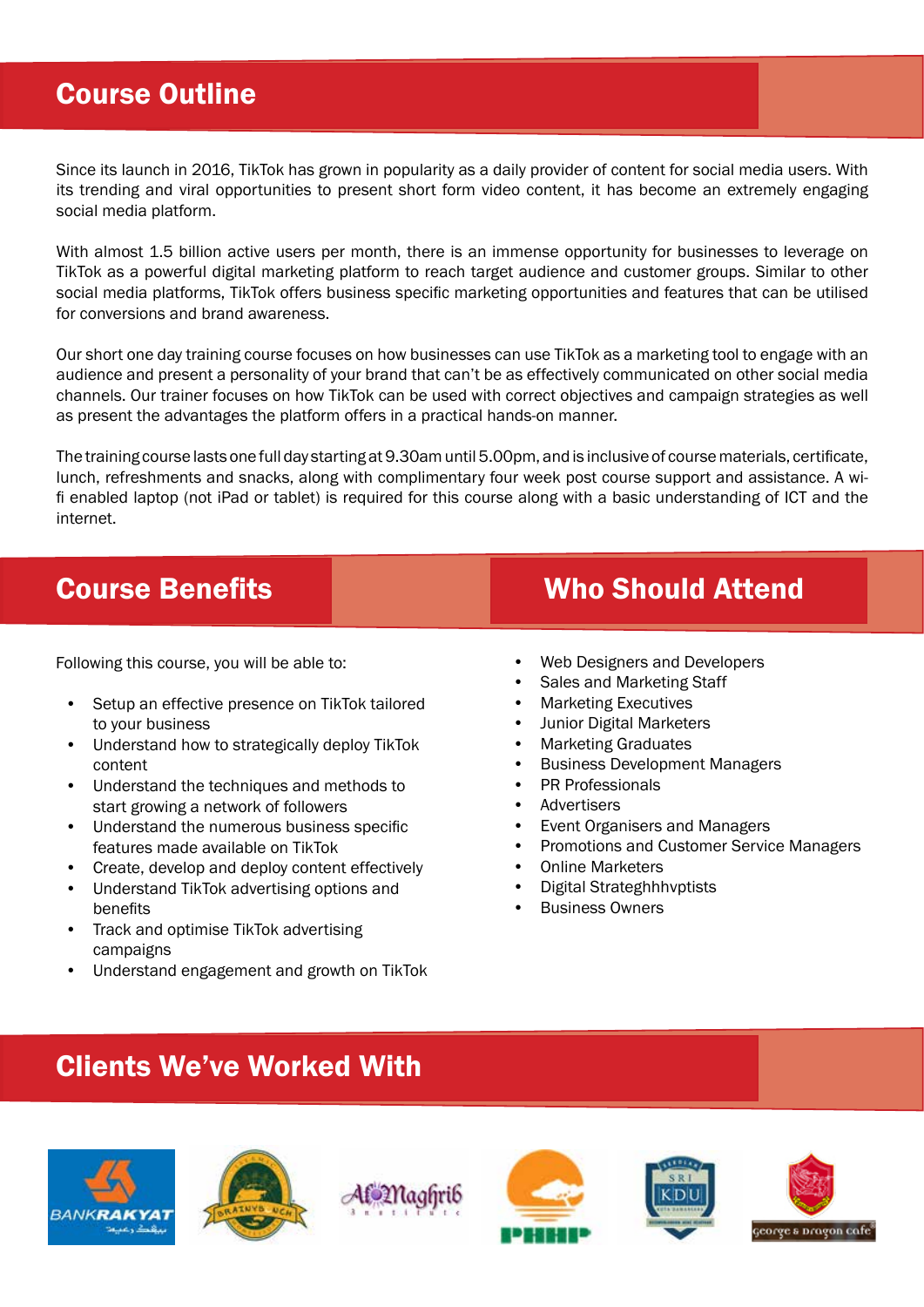#### Course Programme

- How are individuals using TikTok
- What does TikTok have to offer for businesses?
- What are the features and functions of TikTok?
- What's in the Home feed?
- Your profile and setting up
- How to use TikTok
- Creating your first content
- Editing and improving your video
- Advantages and challenges of TikTok
- Making your content share-worthy
- Comment and chat functions
- Creative tips for content creation
- TikTok Hashtag strategies and usage
- Positioning your brand effectively
- Developing your brands personality
- Developing authenticity
- How to bring in content from an external sources
- What does a 'Follow' really mean?
- Using 3rd party apps and what's possible?
- Top tips on what to do and what to avoid
- What can be measured and monitored?
- Measurement tools
- Measuring success beyond TikTok and followers

## Course Trainers

#### Abdul Awwal Mahmood



Abdul Awwal, born and raised in the city of Birmingham, United Kingdom, graduated from the initial batch of seven students who formed part of the innovative Multimedia degree program in the first ever such course offered by any educational establishment in the UK. Teesside University, based in the north of England in the city of Middlesbrough, was known as an innovative and genre-creating institute,

producing experts in the fields of computing and technology.

Working closely with a variety of companies and organisations, covering such diverse areas as travel, retail, telecommunications, charities and media, Abdul Awwal has built up an impressive knowledge base, placing him in a position where he can effectively expound the benefits and usage of the vast tools available to small and medium businesses, when it comes to utilising online and digital solutions.

#### Related Courses

Beneficial courses similar to the above include:

- Social Media for Business
- Advanced Social Media Techniques
- Mobile App Development for Business
- Persuasive Website Design
- Advanced Facebook Techniques
- Running Google Adwords Campaigns